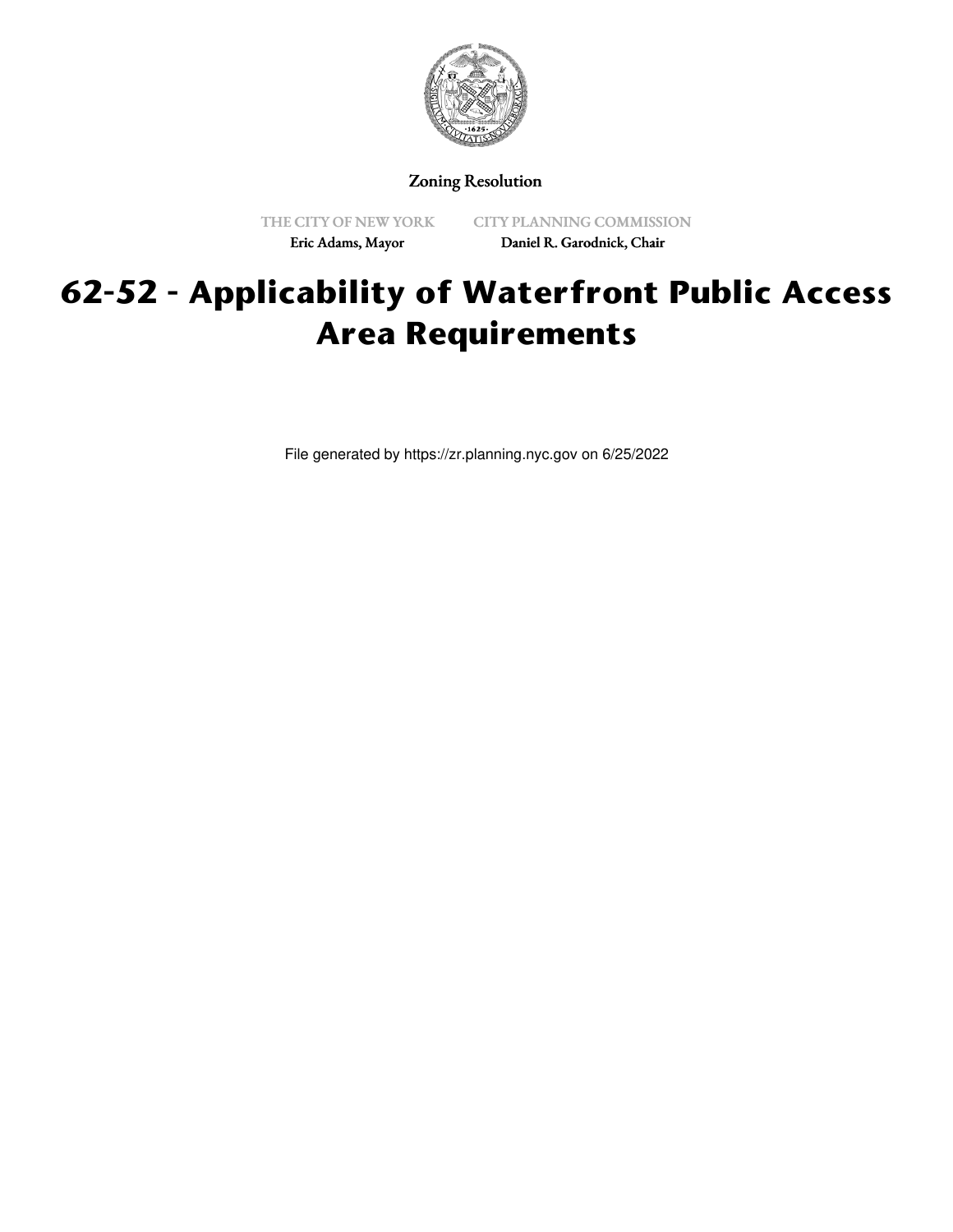## **62-52 - Applicability of Waterfront Public Access Area Requirements**

LAST AMENDED 3/26/2014

Waterfront public access shall be provided for all #waterfront zoning lots# with a #lot area# of at least 10,000 square feet and a #shoreline# of at least 100 feet that are #developed#, and for all #developments# on #floating structures#, in accordance with the provisions of the following Sections:

Section 62-53 (Requirements for Shore Public Walkways)

Section 62-54 (Requirements for Public Access on Piers)

Section 62-55 (Requirements for Public Access on Floating Structures)

Section 62-56 (Requirements for Upland Connections)

Section 62-57 (Requirements for Supplemental Public Access Areas).

However, #zoning lots# with #developments# listed in paragraph (a) of this Section shall be exempted from #waterfront public access area# requirements; #zoning lots# with #developments# listed in paragraph (b) of this Section shall provide a #waterfront public access area# only as referenced therein.

(a) The following shall be exempted from #waterfront public access area# requirements:

airports, heliports, seaplane bases;

#developments# comprised of #predominantly# WD #uses#, except as set forth in paragraph (b)(1) of this Section;

#developments# in C8 or #Manufacturing Districts#, comprised of #predominantly# Use Group 16, 17 or 18 #uses#, as listed in Article III, Chapter 2, and Article IV, Chapter 2, except as set forth in paragraph (b)(2) of this Section;

#developments# in R1 or R2 Districts;

#developments# comprised of #single-# or #two-family residences# within #detached#, #semi-detached# or #zero lot line buildings# in any district;

#developments# in R3, R4, R5, C3 or C4-1 Districts and in C1 or C2 Districts mapped within R1 through R5 Districts, comprised of #predominantly# #residential uses#;

#enlargements# which in the aggregate involve an increase in #floor area# (or for open #uses#, #lot area#) of less than 50 percent of the amount existing on the #zoning lot# on October 25, 1993, and not more than 20,000 square feet;

#extensions# which in the aggregate involve an increase in the amount of #floor area# occupied by such existing #uses# of less than 50 percent of the amount existing on October 25, 1993, and not more than 20,000 square feet;

changes of #use#, from exempt #uses#, as listed in this Section, to non-exempt #uses#, where the aggregate amount of #floor area# or #lot area# involved is less than 50 percent of the amount existing on October 25, 1993, and not more than 20,000 square feet;

(b) #Waterfront public access areas# required in conjunction with the following #developments# shall be subject to the minimum #waterfront public access area# set forth in the table in Section 62-57 and the requirements of Section 62-58 (Requirements for Water-Dependent Uses and Other Developments):